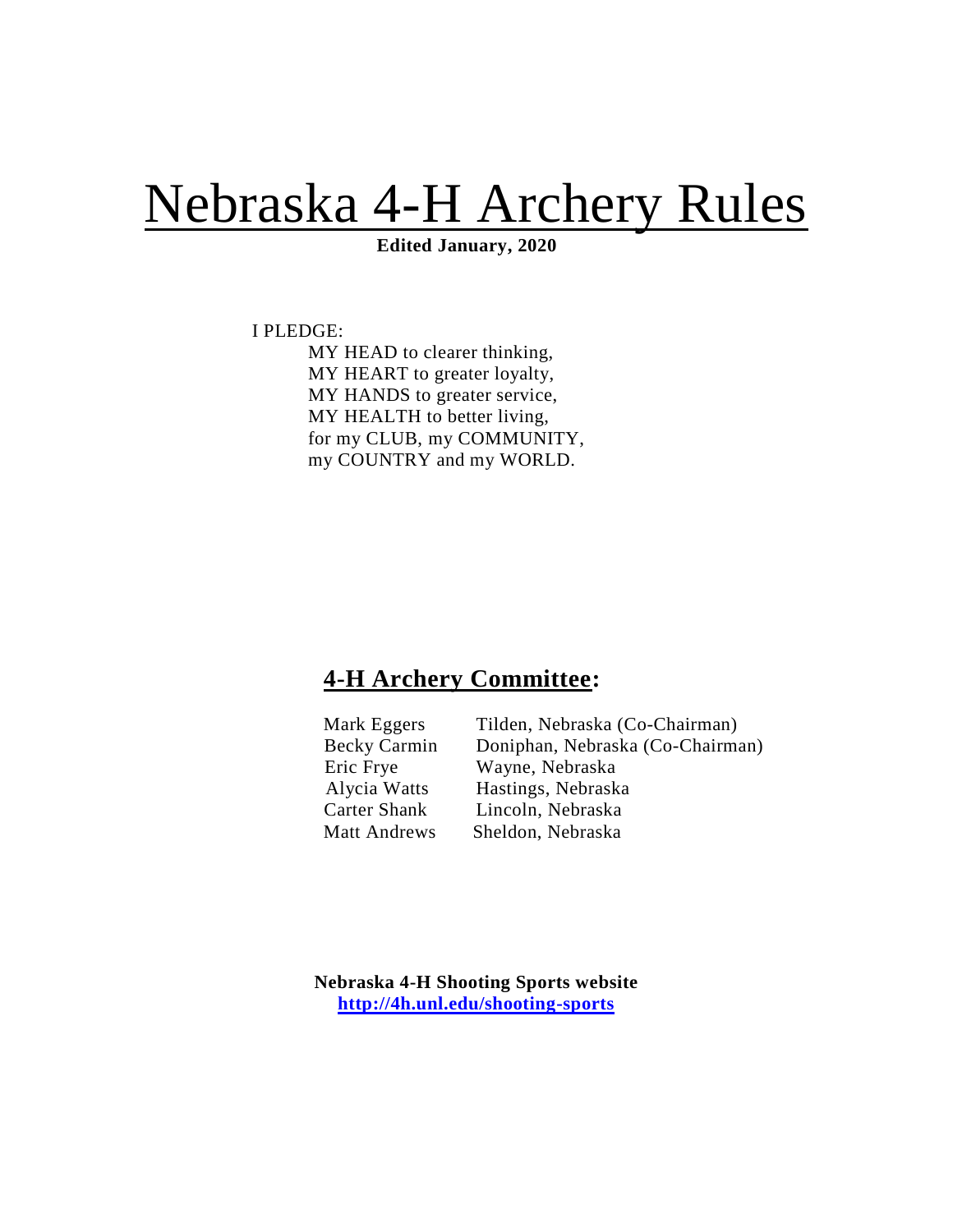### **AGES: N.F.A.A. 4-H**

Cub------------8 - 11---------Junior Ages for 4-H tournaments Youth----------12-14---------Intermediate based on age as of January 1 Young Adult—15-18--------Senior of the current year.

**CLASSES or STYLES:** It is the responsibility of the shooter to make sure they are in the proper class before the start of the tournament.

#### **FREESTYLE: (FS)**

 Any sight or scopes, any stabilizer, any rest, and any release aid may be used provided it is hand-operated and supports the weight of the bow.

#### **BOW HUNTER FREE STYLE (BHFS)**

Same as Freestyle except stabilizer cannot exceed 12 inches from the face of The bow. Pin sights only, No magnification**. Sights may not be adjusted after the first scoring arrow is shot.** 

#### **FREESTYLE LIMITED: (FSL)**

 Any sight or scope, any stabilizer, any rest, release aids are limited to gloves tabs or fingers. NO mechanical releases allowed.

#### **BASIC BOW: (BB)**

- 1. Archers shooting barebow style will use bows arrows strings and accessories free of any sights, marks, or blemishes.
- 2. No written memoranda shall be used.
- 3. An adjustable arrow rest may be used to control space between the arrow and the face of the sight window.
- 4. The use of stabilizers is permitted.
- 5. No mechanical device will be permitted other than one non-adjustable draw check and level mounted on the bow. Neither may extend above the arrow.
- 6. Release aids are limited to fingers, tabs or gloves.
- 7. Ends or edges of laminated pieces appearing on the inside of upper limbs shall be considered a sighting mechanism and are illegal.
- 8. A cable guard shall be allowed if it is not in the sight window.

#### **FREESTYLE LIMITED RECURVE (FSLR)**

- 1. Competition is limited to archers shooting recurve or longbows only.
- 2. Gloves, tabs, or fingers are the only legal releases.
- 3. Any sights with no magnification are legal.
- 4. Levels, string peeps or electronics not allowed.
- 5. Stabilizers and or counter balances are allowed.
- 6. String shall have single color middle serving.
- 7. Only one or two nock locators at a single point are allowed.
- 8. Only one anchor point is allowed on the string.
- 9. Archers shall touch the arrow, when nocked, with index finger against the nock.
- 10. Finger position may not be changed during competition. If not covered here it is illegal.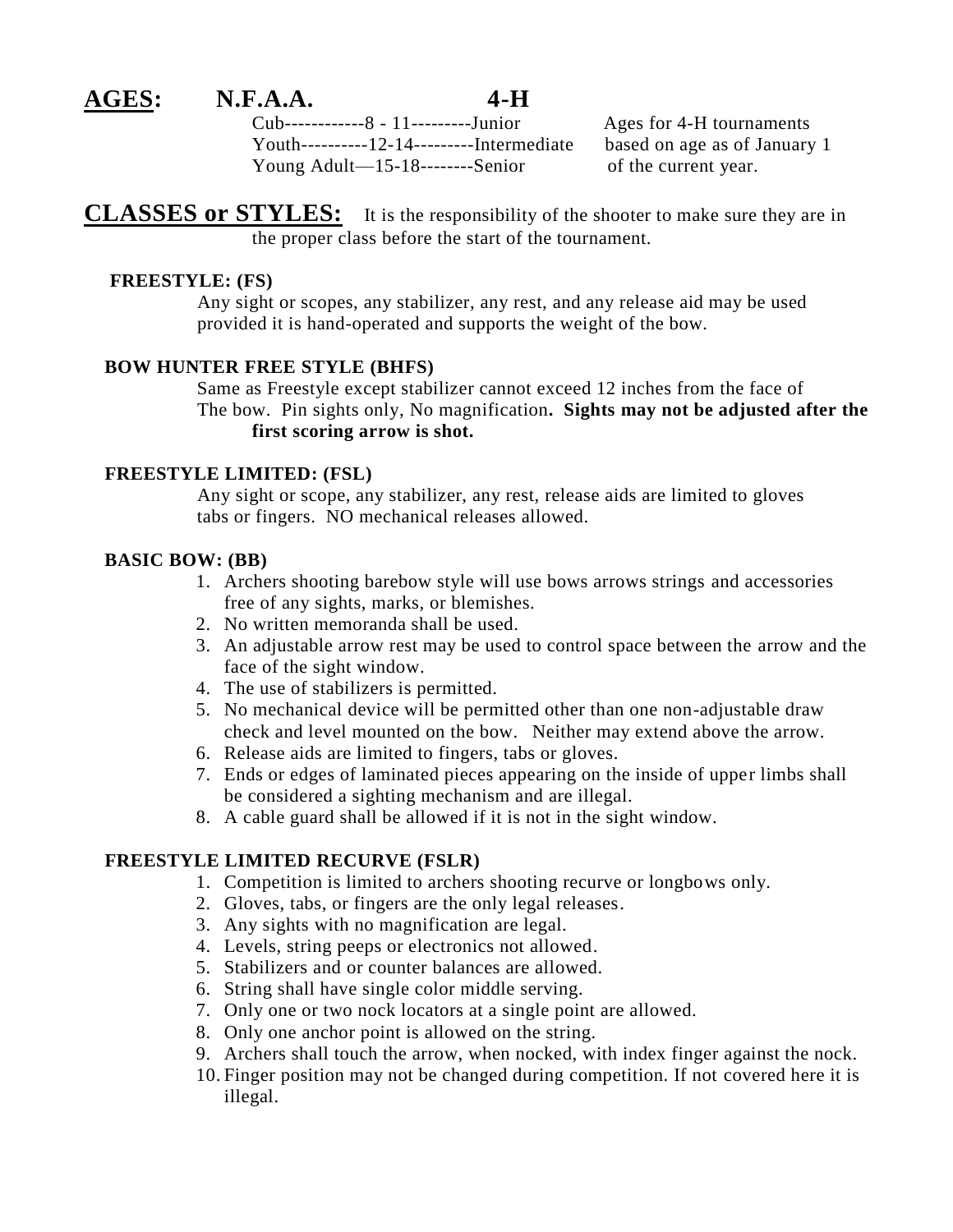# **GENERAL RULES:**

- 1. All classes/styles will be divided by age and equipment not based on gender.
- 2. Archers with special needs should contact the archery committee early so they can determine what can be done to accommodate the archer.
- 3. Archers shooting in a concurrent or N.F.A.A. tournament should be advised that the age in these tournaments is your age at the time of the match.
- 4. Archers may shoot in only one class/style at any **State** 4-H shoot. Local shoots may specify differently.
- 5. All archers in 4-H matches must be signed up in the 4-H Shooting Sports Archery project in their respective county.
- 6. Kisser buttons and/or peep sights must be permanently affixed and not moved during competition. Kisser buttons and /or peep sights are permitted in the Freestyle, Bow Hunter and Freestyle Limited Classes
- 7. Strings shall be made of one or more strands. The center serving on the string will be served one layer of any material suitable to use, but material will be of one consistent color and size. String and serving need not be the same color.
- 8. Consult the N.F.A.A. Rule Book for additional rule and equipment clarification.
- 9. Sights may be adjusted at any time during the tournament with the exception of the Bow Hunter class.
- 10. No practicing will be allowed on ranges prior to the start of or immediately following any competition.
- 11. Maximum draw weight is 60 pounds.

# **NOCKING POINTS:**

- 1. Nocking Points shall be snap-on type, shrink tubing, thread or dental floss tied or served on serving.
- 2. The nocking point shall be held in place by one or two nock locators.
- 3. Nocking point locators shall not extend more than ½ inch above or below the arrow when at full draw.

# **ARROWS:**

- 1. All arrows shall be identical in length, weight, diameter, and fletching with allowance for wear and tear.
- 2. Arrows shall have commercially manufactured points. These may be either screw-in or glued points. Only field points are allowed.
- 3. Maximum arrow size is 27/64.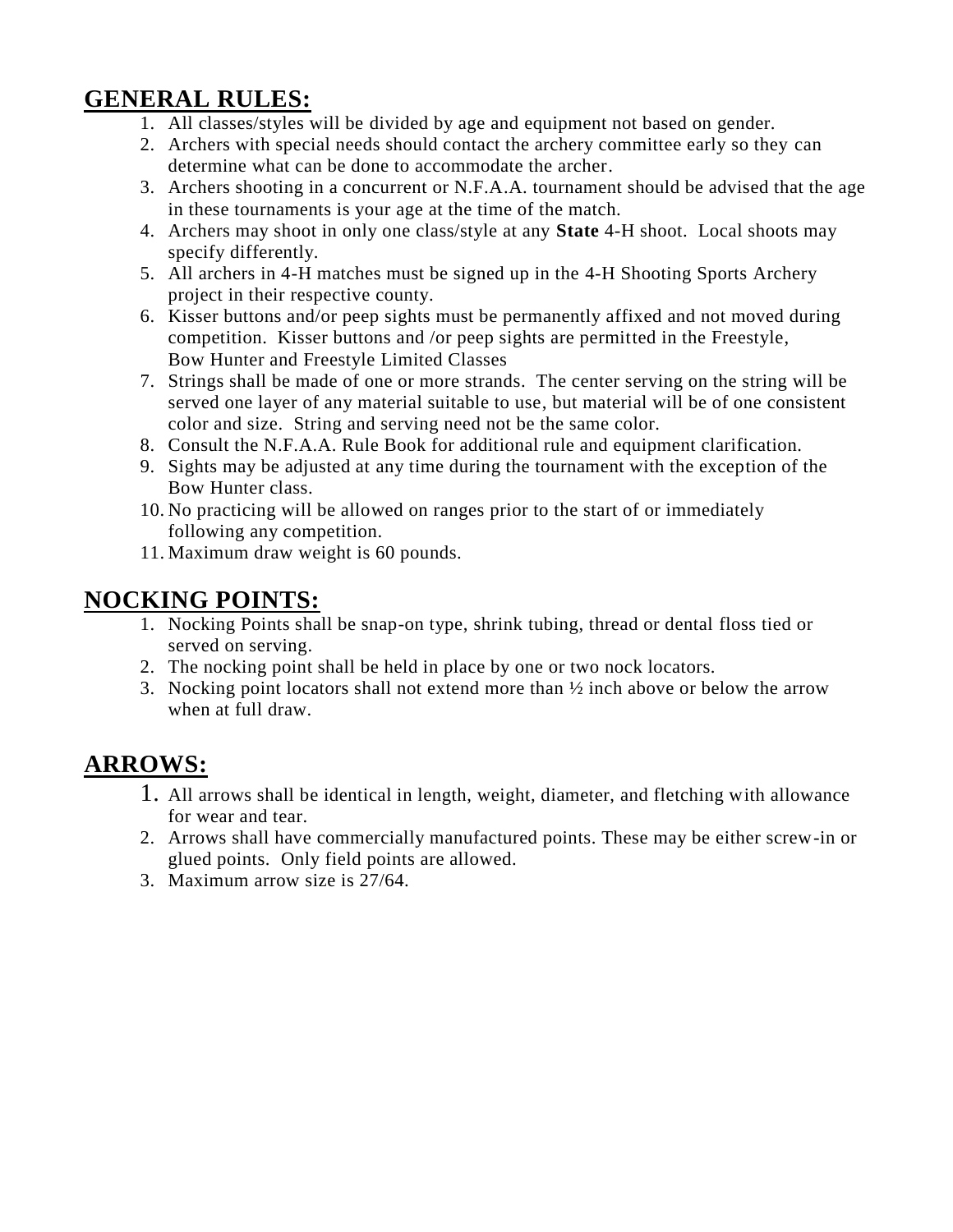**TOURNAMENTS**: Archers should arrive 40 minutes before starting time to allow for sign in, to check their bow, and make sure they are in the proper class. Leaders or adults can assist in determining if equipment is illegal in advance, in time to make changes. It is the responsibility of the archer to make sure they have a legal bow and it is in the proper class.

#### **A. INDOOR**

- 1. Indoor competition will consist of 60 arrows shot in 12 ends of five arrows each from a distance of 10 yards for Juniors (Cubs) and 20 yards for intermediate (youth) and Senior (Young Adult). Archers have 4 minutes to shoot their 5 arrows. Basic bow Youth will shoot at 10 yards.
- 2. Scoring will be on an N.F.A.A. single or five spot (archer's choice) 40 cm. target. Scoring shall be  $X$ , 5, 4, 3, 2, 1, from center out. Lines must be touched to count the next higher score.
- 3. Arrows will be scored with one of the 4 archers calling the score of each arrow from the highest to the lowest. Two other archers will write the called scores on the score card in the order called. The  $4<sup>th</sup>$  archer will verify the calls made by the caller and help as needed. If help is needed in making a call or a call is in dispute the range officer will be asked to make the call. His word is final. The two scorers should frequently check with each other to make sure their cards match.
- 4. No one is allowed to touch the arrows before they have been scored.
- 5. Witnessed bounce-outs or arrows passing through the target will be re-shot.
- 6. Perfect score for an indoor tournament is 300 with 60 X's. X's serve as tie breakers.
- 7. Arrows that go past the shot arrow line will count as one of your shot arrows. An arrow that does not cross the line (dropped, falls off string) may be shot with a sixth arrow.
- 8. If an archer shoots too many arrows, they will be penalized by pulling and not scoring their highest scoring arrow, plus they will be penalized one point for every extra arrow shot.
- 9. Any arrow shot into the target of another archer is to receive no score but counts as a shot arrow.
- 10. At the completion of the match the scorers will check their scores. If they are not the same they will double check their cards and addition to make them correct. Each scorer will sign the cards he/she scored and return to the shooters who will double check the scores and sign the cards and turn them in to the tournament director.
- 11. In case of a breakdown the archer has 15 minutes to repair the problem. Missed arrows will be shot at the end of the competition.

#### **B. OUTDOOR:**

1. Outdoor target competition will consist of 60 arrows shot in three games. Four ends of five arrows will make up a game. Archers have 4minutes to shoot their 5 arrows in each end.

They will be shot at 48 in. target faces at the following distances:

| Junior   | 20 arrows at 30 yards |
|----------|-----------------------|
| (Cub)    | 20 arrows at 20 yards |
| $8 - 11$ | 20 arrows at 10 yards |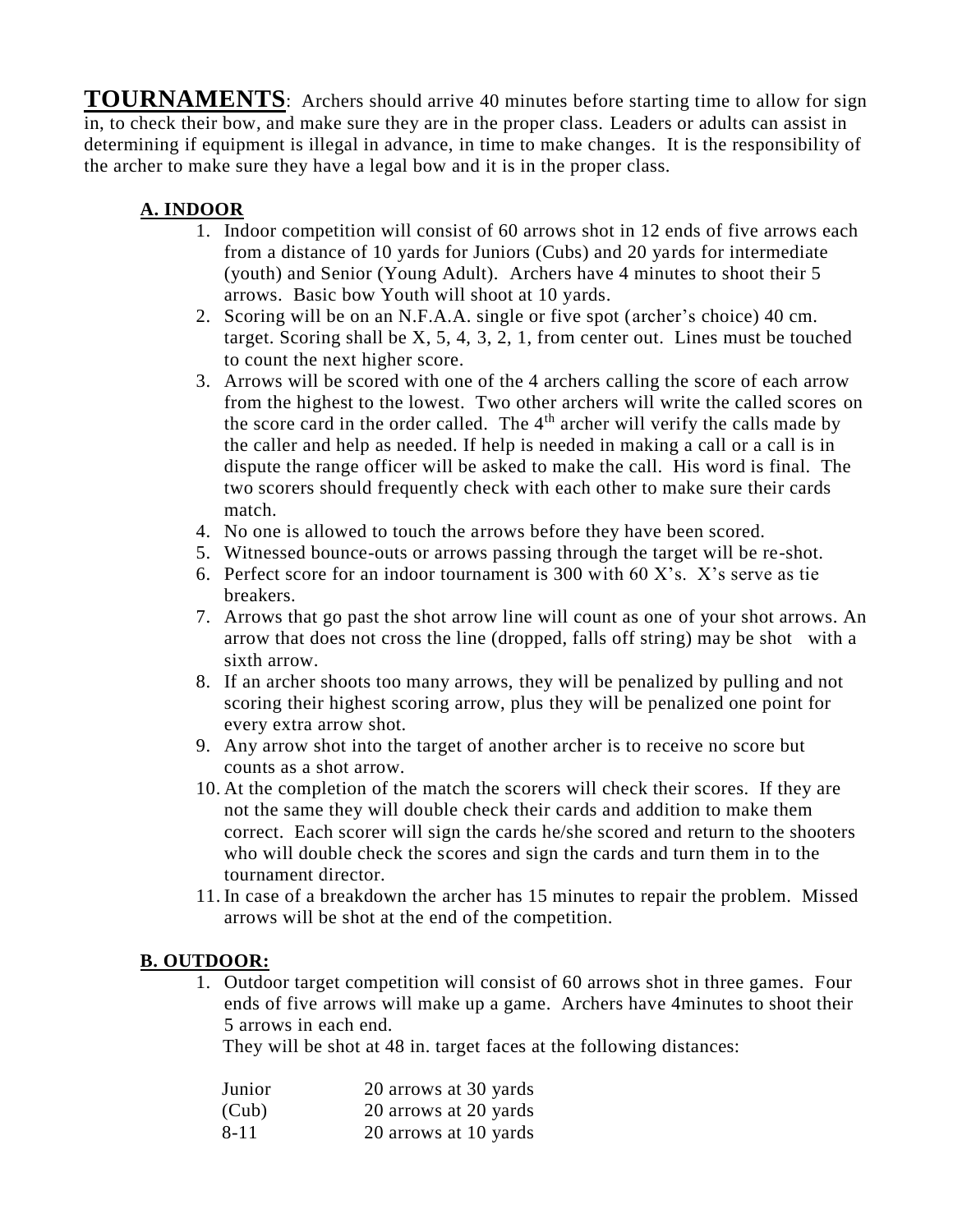| 20 arrows at 40 yards |
|-----------------------|
| 20 arrows at 30 yards |
| 20 arrows at 20 yards |
|                       |
| 20 arrows at 50 yards |
| 20 arrows at 40 yards |
| 20 arrows at 30 yards |
|                       |

\*\*\*Shooters shooting Basic Bow Class will shoot one class lower. BB YA – Shoot Youth distance, BB Y – Shoot Cub distance, BB C – Shoot Cub distance.

- 2. Scoring will X, 10, 9, 8, 7, 6, 5, 4, 3, 2, 1 scored from the center out. Lines must be touched to score the next higher score. X counts as a 10.
- 3. Perfect score is 600 with 60 X's. Tie scores will be settled in a shoot off of 1 arrow winner is closest to the middle. Discretion of host club and situation.
- 4. Scoring will be accomplished in the same way as in the indoor competition. (Rules 3, 4, 5)
- 5. Any arrow that cannot be touched or pulled back using the bow is considered a shot arrow and counts as one of the arrows for that end.
- 6. In case of a breakdown the shooter has 45 minutes to repair or replace equipment. Make up arrows will be shot at the end of that game at the proper distance.
- *7. Any person shooting Basic Bow will shoot distance one class lower from their age. Ex. BB YA – Shoot Youth distance, BB Y – Shoot Cub distance, BB C – Shoot Cub distance.*
- 8. Rules 8, 9, 10 from the indoor also apply for the outdoor.
- 9. Check N.F.A.A. Rule Book for more clarification.

### **3-D Competition:**

- 1. Peak bow weight in all classes is 60 pounds.
- 2. Arrows cannot exceed less than 6 grains of arrow weight per pound of bow weight. There are no point weight restrictions in any class.
- 3. Scoring: CENTER X-11 VITALS-10 KILL-8 WOUND-5
- 4. Shooter must touch or be in close proximity to the shooting stake with some part of their body at the time of the shot.
- 5. For the state tournament, one (1) arrow will be shot at each target.
- 6. Archers have 2 minutes to shoot their arrow after they step up to the stake.
- 7. Scoring will be accomplished in the same way as in the indoor competition. (Rules 3, 4, 5)
- 8. In case of a breakdown the shooter has 45 minutes to repair or replace equipment. Missed targets will be made up at the end of the competition in the presence of tournament officials. Only one breakdown per round.
- 10. A dropped arrow between the quiver and nocking or on a called let down may be re-shot. Any arrow shot with the energy of the bow propelling it, no matter the distance traveled, will be judged a shot arrow.
- 11. There will be a 5-minute time limit to find lost arrows. Enough arrows must be carried to complete the round. If an archer must leave the range to get additional arrows all missed targets shall have NO SCORE.